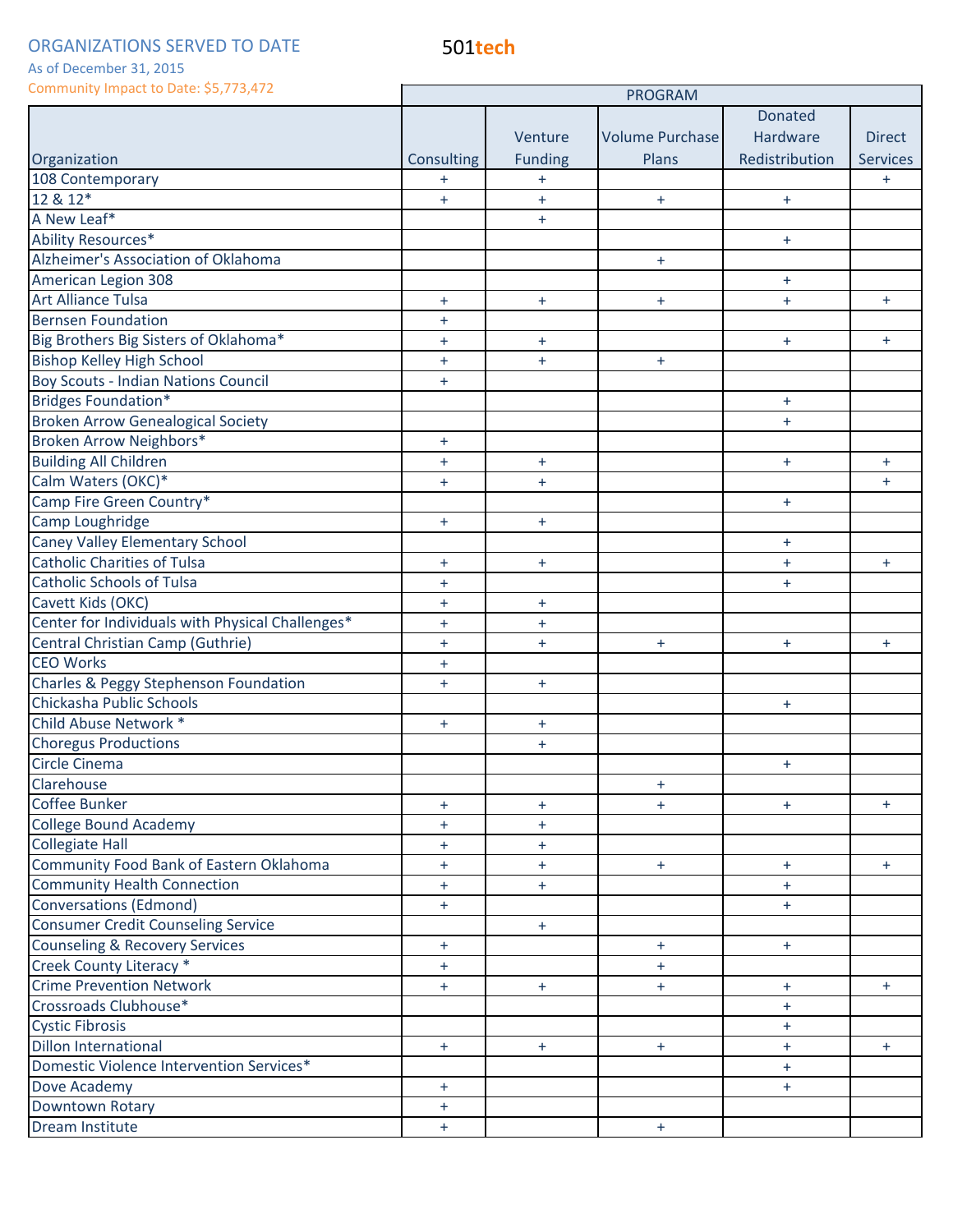As of December 31, 2015

| <b>Donated</b><br>Hardware<br>Volume Purchase<br><b>Direct</b><br>Venture<br><b>Funding</b><br>Redistribution<br><b>Services</b><br>Organization<br>Consulting<br>Plans<br><b>Dress For Success</b><br>$+$<br>$+$<br>$\ddot{}$<br>$+$<br>$\ddot{}$<br><b>Drexel Academy</b><br>$\ddot{}$<br>Eastern Oklahoma Donated Dental Services*<br>$\ddot{}$<br>$\ddot{}$<br>Educare - Tulsa<br>$+$<br>$+$<br>$\pm$<br>$+$<br>$+$<br>Educare - OKC<br>$+$<br>$\ddot{}$<br>$\ddot{}$<br>$\ddot{}$<br>$+$<br><b>EduRec</b><br>$\ddot{}$<br>$+$<br>El Reno Public Schools<br>$+$<br><b>Emergency Infant Services</b><br>$\ddot{}$<br>$+$<br>$\ddot{}$<br>$+$<br>$+$<br><b>Engineers In Action</b><br>$+$<br>FabLab<br>$+$<br>Family & Children's Services*<br>$+$<br>$\ddot{}$<br>$+$<br><b>Family Builders (OKC)</b><br>$+$<br>$+$<br>$\ddot{}$<br><b>Family Safety Center</b><br>$+$<br>$+$<br><b>Flint Family Foundation</b><br>$\ddot{}$<br><b>Folds of Honor</b><br>$\ddot{}$<br><b>Foundation for Tulsa Schools</b><br>$+$<br><b>Gatesway Foundation</b><br>$+$<br>$\ddot{}$<br>$+$<br>$\pm$<br>$+$<br><b>Gelvin Foundation</b><br>$+$<br>$+$<br>George Kaiser Family Foundation<br>$+$<br>$+$<br>$+$<br>$+$<br>$+$<br>Girl Scouts of Eastern Oklahoma*<br>$+$<br>$\ddot{}$<br>Global Gardens*<br>$+$<br>$+$<br>$+$<br><b>Glory House</b><br>$+$<br><b>GO for Catholic Schools</b><br>$+$<br>$+$<br>Goodwill Industries*<br>$+$<br>$+$<br><b>Grace Hospice Foundation</b><br><b>Greater Cornerstone Community Center</b><br>$+$<br>$+$<br>$+$<br>$+$<br><b>Growing Together</b><br>$+$<br>$+$<br>$+$<br>$+$<br><b>Guthrie Green</b><br>$\pm$<br>$+$<br>$+$<br><b>Habitat For Humanity</b><br>$\ddot{}$<br><b>Happy Hands</b><br>$+$<br>$+$<br>$+$<br>$+$<br><b>Harmony Project</b><br>$+$<br><b>Hardesty Foundation</b><br>$+$<br><b>Helping Hands</b><br>$\ddot{}$<br>$+$<br><b>Hille Foundation</b><br>$+$<br>$+$<br>Home of Hope<br>$+$<br>$+$<br>$+$<br>Homeless Alliance (OKC)<br>$+$<br><b>Homelife Association</b><br>$+$<br>Hospice of Green Country*<br>$+$<br><b>Hospitality House</b><br>$+$<br>$+$<br>$+$<br>$+$<br><b>HOW Foundation</b><br>$\ddot{}$<br>$+$<br>$+$<br>$+$<br><b>Impact Tulsa</b><br>$+$<br>$+$<br>$+$<br>$+$<br><b>Iron Gate</b><br>$\pm$<br>John 3:16 Mission<br>$+$<br>John Hope Franklin Center<br>$+$<br>$+$<br>$+$<br>John Rex Elementary (OKC)<br>$\ddot{}$<br>Jones Academy (Hartshorne, OK)<br>$+$<br>Judith & Jean Pape Adams Foundation<br>$+$<br>$+$<br>Junior Achivement of Oklahoma<br>$+$<br>$\pm$ | COMMUNICATE COMMUNICATE COMMUNICATE COMMUNICATE | <b>PROGRAM</b> |  |  |  |  |
|-----------------------------------------------------------------------------------------------------------------------------------------------------------------------------------------------------------------------------------------------------------------------------------------------------------------------------------------------------------------------------------------------------------------------------------------------------------------------------------------------------------------------------------------------------------------------------------------------------------------------------------------------------------------------------------------------------------------------------------------------------------------------------------------------------------------------------------------------------------------------------------------------------------------------------------------------------------------------------------------------------------------------------------------------------------------------------------------------------------------------------------------------------------------------------------------------------------------------------------------------------------------------------------------------------------------------------------------------------------------------------------------------------------------------------------------------------------------------------------------------------------------------------------------------------------------------------------------------------------------------------------------------------------------------------------------------------------------------------------------------------------------------------------------------------------------------------------------------------------------------------------------------------------------------------------------------------------------------------------------------------------------------------------------------------------------------------------------------------------------------------------------------------------------------------------------------------------------------------------------------------------------------------------------------------------------------------------------------------------------------------------------------------------------------------------------------------------------------------------------------------------------------------------------|-------------------------------------------------|----------------|--|--|--|--|
|                                                                                                                                                                                                                                                                                                                                                                                                                                                                                                                                                                                                                                                                                                                                                                                                                                                                                                                                                                                                                                                                                                                                                                                                                                                                                                                                                                                                                                                                                                                                                                                                                                                                                                                                                                                                                                                                                                                                                                                                                                                                                                                                                                                                                                                                                                                                                                                                                                                                                                                                         |                                                 |                |  |  |  |  |
|                                                                                                                                                                                                                                                                                                                                                                                                                                                                                                                                                                                                                                                                                                                                                                                                                                                                                                                                                                                                                                                                                                                                                                                                                                                                                                                                                                                                                                                                                                                                                                                                                                                                                                                                                                                                                                                                                                                                                                                                                                                                                                                                                                                                                                                                                                                                                                                                                                                                                                                                         |                                                 |                |  |  |  |  |
|                                                                                                                                                                                                                                                                                                                                                                                                                                                                                                                                                                                                                                                                                                                                                                                                                                                                                                                                                                                                                                                                                                                                                                                                                                                                                                                                                                                                                                                                                                                                                                                                                                                                                                                                                                                                                                                                                                                                                                                                                                                                                                                                                                                                                                                                                                                                                                                                                                                                                                                                         |                                                 |                |  |  |  |  |
|                                                                                                                                                                                                                                                                                                                                                                                                                                                                                                                                                                                                                                                                                                                                                                                                                                                                                                                                                                                                                                                                                                                                                                                                                                                                                                                                                                                                                                                                                                                                                                                                                                                                                                                                                                                                                                                                                                                                                                                                                                                                                                                                                                                                                                                                                                                                                                                                                                                                                                                                         |                                                 |                |  |  |  |  |
|                                                                                                                                                                                                                                                                                                                                                                                                                                                                                                                                                                                                                                                                                                                                                                                                                                                                                                                                                                                                                                                                                                                                                                                                                                                                                                                                                                                                                                                                                                                                                                                                                                                                                                                                                                                                                                                                                                                                                                                                                                                                                                                                                                                                                                                                                                                                                                                                                                                                                                                                         |                                                 |                |  |  |  |  |
|                                                                                                                                                                                                                                                                                                                                                                                                                                                                                                                                                                                                                                                                                                                                                                                                                                                                                                                                                                                                                                                                                                                                                                                                                                                                                                                                                                                                                                                                                                                                                                                                                                                                                                                                                                                                                                                                                                                                                                                                                                                                                                                                                                                                                                                                                                                                                                                                                                                                                                                                         |                                                 |                |  |  |  |  |
|                                                                                                                                                                                                                                                                                                                                                                                                                                                                                                                                                                                                                                                                                                                                                                                                                                                                                                                                                                                                                                                                                                                                                                                                                                                                                                                                                                                                                                                                                                                                                                                                                                                                                                                                                                                                                                                                                                                                                                                                                                                                                                                                                                                                                                                                                                                                                                                                                                                                                                                                         |                                                 |                |  |  |  |  |
|                                                                                                                                                                                                                                                                                                                                                                                                                                                                                                                                                                                                                                                                                                                                                                                                                                                                                                                                                                                                                                                                                                                                                                                                                                                                                                                                                                                                                                                                                                                                                                                                                                                                                                                                                                                                                                                                                                                                                                                                                                                                                                                                                                                                                                                                                                                                                                                                                                                                                                                                         |                                                 |                |  |  |  |  |
|                                                                                                                                                                                                                                                                                                                                                                                                                                                                                                                                                                                                                                                                                                                                                                                                                                                                                                                                                                                                                                                                                                                                                                                                                                                                                                                                                                                                                                                                                                                                                                                                                                                                                                                                                                                                                                                                                                                                                                                                                                                                                                                                                                                                                                                                                                                                                                                                                                                                                                                                         |                                                 |                |  |  |  |  |
|                                                                                                                                                                                                                                                                                                                                                                                                                                                                                                                                                                                                                                                                                                                                                                                                                                                                                                                                                                                                                                                                                                                                                                                                                                                                                                                                                                                                                                                                                                                                                                                                                                                                                                                                                                                                                                                                                                                                                                                                                                                                                                                                                                                                                                                                                                                                                                                                                                                                                                                                         |                                                 |                |  |  |  |  |
|                                                                                                                                                                                                                                                                                                                                                                                                                                                                                                                                                                                                                                                                                                                                                                                                                                                                                                                                                                                                                                                                                                                                                                                                                                                                                                                                                                                                                                                                                                                                                                                                                                                                                                                                                                                                                                                                                                                                                                                                                                                                                                                                                                                                                                                                                                                                                                                                                                                                                                                                         |                                                 |                |  |  |  |  |
|                                                                                                                                                                                                                                                                                                                                                                                                                                                                                                                                                                                                                                                                                                                                                                                                                                                                                                                                                                                                                                                                                                                                                                                                                                                                                                                                                                                                                                                                                                                                                                                                                                                                                                                                                                                                                                                                                                                                                                                                                                                                                                                                                                                                                                                                                                                                                                                                                                                                                                                                         |                                                 |                |  |  |  |  |
|                                                                                                                                                                                                                                                                                                                                                                                                                                                                                                                                                                                                                                                                                                                                                                                                                                                                                                                                                                                                                                                                                                                                                                                                                                                                                                                                                                                                                                                                                                                                                                                                                                                                                                                                                                                                                                                                                                                                                                                                                                                                                                                                                                                                                                                                                                                                                                                                                                                                                                                                         |                                                 |                |  |  |  |  |
|                                                                                                                                                                                                                                                                                                                                                                                                                                                                                                                                                                                                                                                                                                                                                                                                                                                                                                                                                                                                                                                                                                                                                                                                                                                                                                                                                                                                                                                                                                                                                                                                                                                                                                                                                                                                                                                                                                                                                                                                                                                                                                                                                                                                                                                                                                                                                                                                                                                                                                                                         |                                                 |                |  |  |  |  |
|                                                                                                                                                                                                                                                                                                                                                                                                                                                                                                                                                                                                                                                                                                                                                                                                                                                                                                                                                                                                                                                                                                                                                                                                                                                                                                                                                                                                                                                                                                                                                                                                                                                                                                                                                                                                                                                                                                                                                                                                                                                                                                                                                                                                                                                                                                                                                                                                                                                                                                                                         |                                                 |                |  |  |  |  |
|                                                                                                                                                                                                                                                                                                                                                                                                                                                                                                                                                                                                                                                                                                                                                                                                                                                                                                                                                                                                                                                                                                                                                                                                                                                                                                                                                                                                                                                                                                                                                                                                                                                                                                                                                                                                                                                                                                                                                                                                                                                                                                                                                                                                                                                                                                                                                                                                                                                                                                                                         |                                                 |                |  |  |  |  |
|                                                                                                                                                                                                                                                                                                                                                                                                                                                                                                                                                                                                                                                                                                                                                                                                                                                                                                                                                                                                                                                                                                                                                                                                                                                                                                                                                                                                                                                                                                                                                                                                                                                                                                                                                                                                                                                                                                                                                                                                                                                                                                                                                                                                                                                                                                                                                                                                                                                                                                                                         |                                                 |                |  |  |  |  |
|                                                                                                                                                                                                                                                                                                                                                                                                                                                                                                                                                                                                                                                                                                                                                                                                                                                                                                                                                                                                                                                                                                                                                                                                                                                                                                                                                                                                                                                                                                                                                                                                                                                                                                                                                                                                                                                                                                                                                                                                                                                                                                                                                                                                                                                                                                                                                                                                                                                                                                                                         |                                                 |                |  |  |  |  |
|                                                                                                                                                                                                                                                                                                                                                                                                                                                                                                                                                                                                                                                                                                                                                                                                                                                                                                                                                                                                                                                                                                                                                                                                                                                                                                                                                                                                                                                                                                                                                                                                                                                                                                                                                                                                                                                                                                                                                                                                                                                                                                                                                                                                                                                                                                                                                                                                                                                                                                                                         |                                                 |                |  |  |  |  |
|                                                                                                                                                                                                                                                                                                                                                                                                                                                                                                                                                                                                                                                                                                                                                                                                                                                                                                                                                                                                                                                                                                                                                                                                                                                                                                                                                                                                                                                                                                                                                                                                                                                                                                                                                                                                                                                                                                                                                                                                                                                                                                                                                                                                                                                                                                                                                                                                                                                                                                                                         |                                                 |                |  |  |  |  |
|                                                                                                                                                                                                                                                                                                                                                                                                                                                                                                                                                                                                                                                                                                                                                                                                                                                                                                                                                                                                                                                                                                                                                                                                                                                                                                                                                                                                                                                                                                                                                                                                                                                                                                                                                                                                                                                                                                                                                                                                                                                                                                                                                                                                                                                                                                                                                                                                                                                                                                                                         |                                                 |                |  |  |  |  |
|                                                                                                                                                                                                                                                                                                                                                                                                                                                                                                                                                                                                                                                                                                                                                                                                                                                                                                                                                                                                                                                                                                                                                                                                                                                                                                                                                                                                                                                                                                                                                                                                                                                                                                                                                                                                                                                                                                                                                                                                                                                                                                                                                                                                                                                                                                                                                                                                                                                                                                                                         |                                                 |                |  |  |  |  |
|                                                                                                                                                                                                                                                                                                                                                                                                                                                                                                                                                                                                                                                                                                                                                                                                                                                                                                                                                                                                                                                                                                                                                                                                                                                                                                                                                                                                                                                                                                                                                                                                                                                                                                                                                                                                                                                                                                                                                                                                                                                                                                                                                                                                                                                                                                                                                                                                                                                                                                                                         |                                                 |                |  |  |  |  |
|                                                                                                                                                                                                                                                                                                                                                                                                                                                                                                                                                                                                                                                                                                                                                                                                                                                                                                                                                                                                                                                                                                                                                                                                                                                                                                                                                                                                                                                                                                                                                                                                                                                                                                                                                                                                                                                                                                                                                                                                                                                                                                                                                                                                                                                                                                                                                                                                                                                                                                                                         |                                                 |                |  |  |  |  |
|                                                                                                                                                                                                                                                                                                                                                                                                                                                                                                                                                                                                                                                                                                                                                                                                                                                                                                                                                                                                                                                                                                                                                                                                                                                                                                                                                                                                                                                                                                                                                                                                                                                                                                                                                                                                                                                                                                                                                                                                                                                                                                                                                                                                                                                                                                                                                                                                                                                                                                                                         |                                                 |                |  |  |  |  |
|                                                                                                                                                                                                                                                                                                                                                                                                                                                                                                                                                                                                                                                                                                                                                                                                                                                                                                                                                                                                                                                                                                                                                                                                                                                                                                                                                                                                                                                                                                                                                                                                                                                                                                                                                                                                                                                                                                                                                                                                                                                                                                                                                                                                                                                                                                                                                                                                                                                                                                                                         |                                                 |                |  |  |  |  |
|                                                                                                                                                                                                                                                                                                                                                                                                                                                                                                                                                                                                                                                                                                                                                                                                                                                                                                                                                                                                                                                                                                                                                                                                                                                                                                                                                                                                                                                                                                                                                                                                                                                                                                                                                                                                                                                                                                                                                                                                                                                                                                                                                                                                                                                                                                                                                                                                                                                                                                                                         |                                                 |                |  |  |  |  |
|                                                                                                                                                                                                                                                                                                                                                                                                                                                                                                                                                                                                                                                                                                                                                                                                                                                                                                                                                                                                                                                                                                                                                                                                                                                                                                                                                                                                                                                                                                                                                                                                                                                                                                                                                                                                                                                                                                                                                                                                                                                                                                                                                                                                                                                                                                                                                                                                                                                                                                                                         |                                                 |                |  |  |  |  |
|                                                                                                                                                                                                                                                                                                                                                                                                                                                                                                                                                                                                                                                                                                                                                                                                                                                                                                                                                                                                                                                                                                                                                                                                                                                                                                                                                                                                                                                                                                                                                                                                                                                                                                                                                                                                                                                                                                                                                                                                                                                                                                                                                                                                                                                                                                                                                                                                                                                                                                                                         |                                                 |                |  |  |  |  |
|                                                                                                                                                                                                                                                                                                                                                                                                                                                                                                                                                                                                                                                                                                                                                                                                                                                                                                                                                                                                                                                                                                                                                                                                                                                                                                                                                                                                                                                                                                                                                                                                                                                                                                                                                                                                                                                                                                                                                                                                                                                                                                                                                                                                                                                                                                                                                                                                                                                                                                                                         |                                                 |                |  |  |  |  |
|                                                                                                                                                                                                                                                                                                                                                                                                                                                                                                                                                                                                                                                                                                                                                                                                                                                                                                                                                                                                                                                                                                                                                                                                                                                                                                                                                                                                                                                                                                                                                                                                                                                                                                                                                                                                                                                                                                                                                                                                                                                                                                                                                                                                                                                                                                                                                                                                                                                                                                                                         |                                                 |                |  |  |  |  |
|                                                                                                                                                                                                                                                                                                                                                                                                                                                                                                                                                                                                                                                                                                                                                                                                                                                                                                                                                                                                                                                                                                                                                                                                                                                                                                                                                                                                                                                                                                                                                                                                                                                                                                                                                                                                                                                                                                                                                                                                                                                                                                                                                                                                                                                                                                                                                                                                                                                                                                                                         |                                                 |                |  |  |  |  |
|                                                                                                                                                                                                                                                                                                                                                                                                                                                                                                                                                                                                                                                                                                                                                                                                                                                                                                                                                                                                                                                                                                                                                                                                                                                                                                                                                                                                                                                                                                                                                                                                                                                                                                                                                                                                                                                                                                                                                                                                                                                                                                                                                                                                                                                                                                                                                                                                                                                                                                                                         |                                                 |                |  |  |  |  |
|                                                                                                                                                                                                                                                                                                                                                                                                                                                                                                                                                                                                                                                                                                                                                                                                                                                                                                                                                                                                                                                                                                                                                                                                                                                                                                                                                                                                                                                                                                                                                                                                                                                                                                                                                                                                                                                                                                                                                                                                                                                                                                                                                                                                                                                                                                                                                                                                                                                                                                                                         |                                                 |                |  |  |  |  |
|                                                                                                                                                                                                                                                                                                                                                                                                                                                                                                                                                                                                                                                                                                                                                                                                                                                                                                                                                                                                                                                                                                                                                                                                                                                                                                                                                                                                                                                                                                                                                                                                                                                                                                                                                                                                                                                                                                                                                                                                                                                                                                                                                                                                                                                                                                                                                                                                                                                                                                                                         |                                                 |                |  |  |  |  |
|                                                                                                                                                                                                                                                                                                                                                                                                                                                                                                                                                                                                                                                                                                                                                                                                                                                                                                                                                                                                                                                                                                                                                                                                                                                                                                                                                                                                                                                                                                                                                                                                                                                                                                                                                                                                                                                                                                                                                                                                                                                                                                                                                                                                                                                                                                                                                                                                                                                                                                                                         |                                                 |                |  |  |  |  |
|                                                                                                                                                                                                                                                                                                                                                                                                                                                                                                                                                                                                                                                                                                                                                                                                                                                                                                                                                                                                                                                                                                                                                                                                                                                                                                                                                                                                                                                                                                                                                                                                                                                                                                                                                                                                                                                                                                                                                                                                                                                                                                                                                                                                                                                                                                                                                                                                                                                                                                                                         |                                                 |                |  |  |  |  |
|                                                                                                                                                                                                                                                                                                                                                                                                                                                                                                                                                                                                                                                                                                                                                                                                                                                                                                                                                                                                                                                                                                                                                                                                                                                                                                                                                                                                                                                                                                                                                                                                                                                                                                                                                                                                                                                                                                                                                                                                                                                                                                                                                                                                                                                                                                                                                                                                                                                                                                                                         |                                                 |                |  |  |  |  |
|                                                                                                                                                                                                                                                                                                                                                                                                                                                                                                                                                                                                                                                                                                                                                                                                                                                                                                                                                                                                                                                                                                                                                                                                                                                                                                                                                                                                                                                                                                                                                                                                                                                                                                                                                                                                                                                                                                                                                                                                                                                                                                                                                                                                                                                                                                                                                                                                                                                                                                                                         |                                                 |                |  |  |  |  |
|                                                                                                                                                                                                                                                                                                                                                                                                                                                                                                                                                                                                                                                                                                                                                                                                                                                                                                                                                                                                                                                                                                                                                                                                                                                                                                                                                                                                                                                                                                                                                                                                                                                                                                                                                                                                                                                                                                                                                                                                                                                                                                                                                                                                                                                                                                                                                                                                                                                                                                                                         |                                                 |                |  |  |  |  |
|                                                                                                                                                                                                                                                                                                                                                                                                                                                                                                                                                                                                                                                                                                                                                                                                                                                                                                                                                                                                                                                                                                                                                                                                                                                                                                                                                                                                                                                                                                                                                                                                                                                                                                                                                                                                                                                                                                                                                                                                                                                                                                                                                                                                                                                                                                                                                                                                                                                                                                                                         |                                                 |                |  |  |  |  |
|                                                                                                                                                                                                                                                                                                                                                                                                                                                                                                                                                                                                                                                                                                                                                                                                                                                                                                                                                                                                                                                                                                                                                                                                                                                                                                                                                                                                                                                                                                                                                                                                                                                                                                                                                                                                                                                                                                                                                                                                                                                                                                                                                                                                                                                                                                                                                                                                                                                                                                                                         |                                                 |                |  |  |  |  |
|                                                                                                                                                                                                                                                                                                                                                                                                                                                                                                                                                                                                                                                                                                                                                                                                                                                                                                                                                                                                                                                                                                                                                                                                                                                                                                                                                                                                                                                                                                                                                                                                                                                                                                                                                                                                                                                                                                                                                                                                                                                                                                                                                                                                                                                                                                                                                                                                                                                                                                                                         |                                                 |                |  |  |  |  |
|                                                                                                                                                                                                                                                                                                                                                                                                                                                                                                                                                                                                                                                                                                                                                                                                                                                                                                                                                                                                                                                                                                                                                                                                                                                                                                                                                                                                                                                                                                                                                                                                                                                                                                                                                                                                                                                                                                                                                                                                                                                                                                                                                                                                                                                                                                                                                                                                                                                                                                                                         |                                                 |                |  |  |  |  |
|                                                                                                                                                                                                                                                                                                                                                                                                                                                                                                                                                                                                                                                                                                                                                                                                                                                                                                                                                                                                                                                                                                                                                                                                                                                                                                                                                                                                                                                                                                                                                                                                                                                                                                                                                                                                                                                                                                                                                                                                                                                                                                                                                                                                                                                                                                                                                                                                                                                                                                                                         |                                                 |                |  |  |  |  |
|                                                                                                                                                                                                                                                                                                                                                                                                                                                                                                                                                                                                                                                                                                                                                                                                                                                                                                                                                                                                                                                                                                                                                                                                                                                                                                                                                                                                                                                                                                                                                                                                                                                                                                                                                                                                                                                                                                                                                                                                                                                                                                                                                                                                                                                                                                                                                                                                                                                                                                                                         |                                                 |                |  |  |  |  |
|                                                                                                                                                                                                                                                                                                                                                                                                                                                                                                                                                                                                                                                                                                                                                                                                                                                                                                                                                                                                                                                                                                                                                                                                                                                                                                                                                                                                                                                                                                                                                                                                                                                                                                                                                                                                                                                                                                                                                                                                                                                                                                                                                                                                                                                                                                                                                                                                                                                                                                                                         |                                                 |                |  |  |  |  |
|                                                                                                                                                                                                                                                                                                                                                                                                                                                                                                                                                                                                                                                                                                                                                                                                                                                                                                                                                                                                                                                                                                                                                                                                                                                                                                                                                                                                                                                                                                                                                                                                                                                                                                                                                                                                                                                                                                                                                                                                                                                                                                                                                                                                                                                                                                                                                                                                                                                                                                                                         |                                                 |                |  |  |  |  |
|                                                                                                                                                                                                                                                                                                                                                                                                                                                                                                                                                                                                                                                                                                                                                                                                                                                                                                                                                                                                                                                                                                                                                                                                                                                                                                                                                                                                                                                                                                                                                                                                                                                                                                                                                                                                                                                                                                                                                                                                                                                                                                                                                                                                                                                                                                                                                                                                                                                                                                                                         |                                                 |                |  |  |  |  |
|                                                                                                                                                                                                                                                                                                                                                                                                                                                                                                                                                                                                                                                                                                                                                                                                                                                                                                                                                                                                                                                                                                                                                                                                                                                                                                                                                                                                                                                                                                                                                                                                                                                                                                                                                                                                                                                                                                                                                                                                                                                                                                                                                                                                                                                                                                                                                                                                                                                                                                                                         |                                                 |                |  |  |  |  |
|                                                                                                                                                                                                                                                                                                                                                                                                                                                                                                                                                                                                                                                                                                                                                                                                                                                                                                                                                                                                                                                                                                                                                                                                                                                                                                                                                                                                                                                                                                                                                                                                                                                                                                                                                                                                                                                                                                                                                                                                                                                                                                                                                                                                                                                                                                                                                                                                                                                                                                                                         |                                                 |                |  |  |  |  |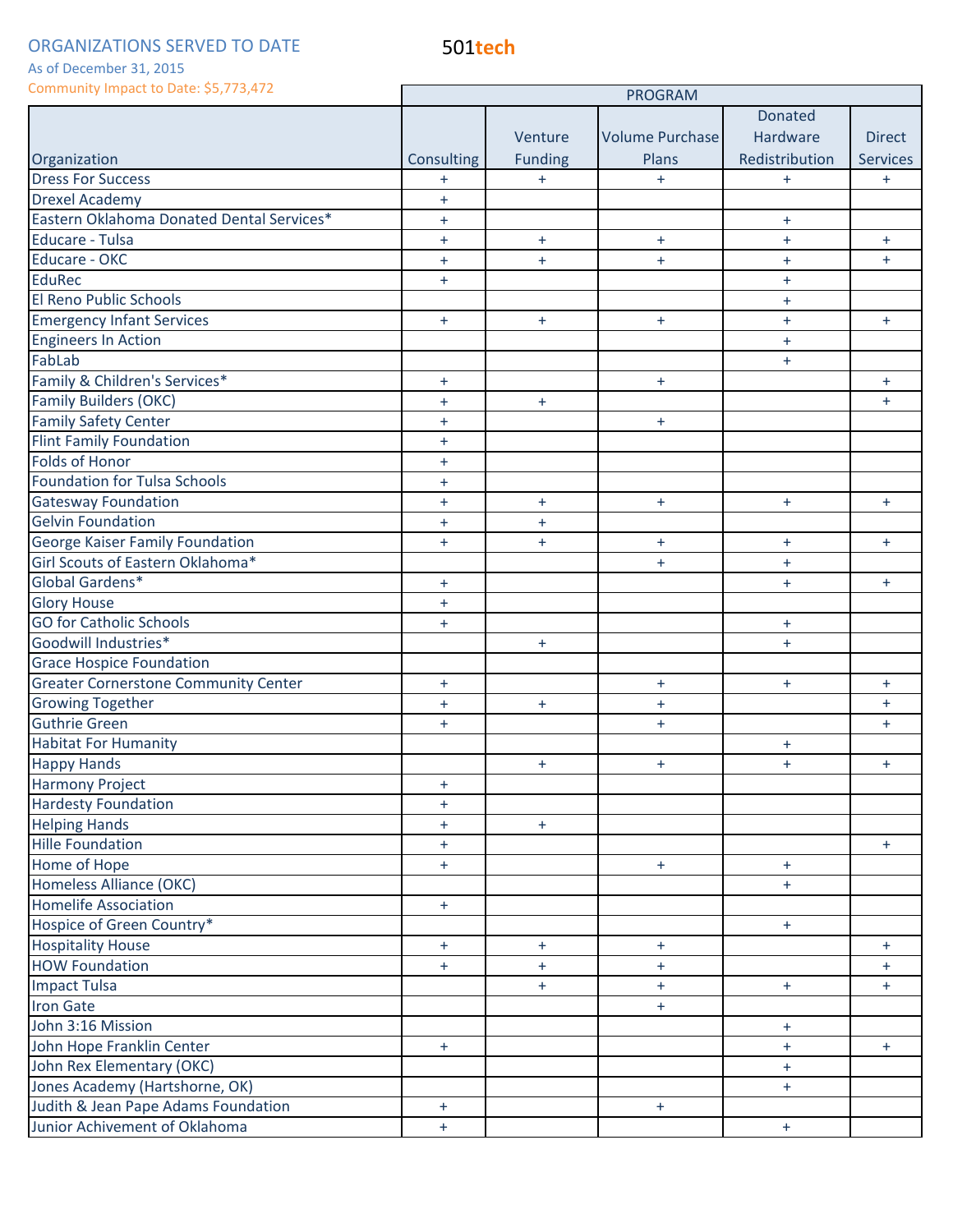501**tech**

#### As of December 31, 2015

| COMMUNICATE COMMUNICATE COMMUNICATE COMMUNICATE | <b>PROGRAM</b> |                |                        |                |                 |
|-------------------------------------------------|----------------|----------------|------------------------|----------------|-----------------|
|                                                 |                |                |                        | <b>Donated</b> |                 |
|                                                 |                | Venture        | <b>Volume Purchase</b> | Hardware       | <b>Direct</b>   |
| Organization                                    | Consulting     | <b>Funding</b> | Plans                  | Redistribution | <b>Services</b> |
| Just the Beginning                              | $+$            |                |                        | $\ddot{}$      |                 |
| Kendall Whittier Elementary                     |                |                |                        | $\ddot{}$      |                 |
| Kendall Whittier, Inc.                          | $+$            | $+$            | $+$                    | $+$            |                 |
| KIPP Tulsa*                                     | $+$            | $+$            | $+$                    | $\ddot{}$      | $+$             |
| League of Women Voters                          | $+$            |                |                        |                |                 |
| Leadership Oklahoma                             | $+$            |                |                        |                |                 |
| Life Senior Services*                           | $+$            | $+$            |                        | $+$            |                 |
| Lifegate Homes                                  |                |                |                        | $\ddot{}$      |                 |
| <b>Living Arts</b>                              |                |                |                        | $+$            |                 |
| Lobeck Taylor Family Foundation                 | $+$            | $+$            |                        |                |                 |
| <b>Madison Strategies</b>                       | $+$            | $+$            | $+$                    | $+$            | $+$             |
| Make-A-Wish                                     |                |                |                        | $\ddot{}$      |                 |
| Mental Health Association of Oklahoma*          | $+$            | $+$            |                        |                |                 |
| <b>Mercy Mission II</b>                         |                |                |                        | $\ddot{}$      |                 |
| Metropolitan Tulsa Urban League                 | $+$            | $+$            |                        | $+$            | $+$             |
| <b>Monte Cassino School</b>                     |                |                |                        | $\ddot{}$      |                 |
| Morningcrest Foundation                         |                |                |                        |                | $+$             |
| MyAccessHealth                                  | $+$            |                | $+$                    |                |                 |
| <b>Myriad Gardens Foundation (OKC)</b>          | $+$            |                | $+$                    |                |                 |
| Neighbor for Neighbor                           | $+$            |                | $+$                    |                |                 |
| Neighbors Along the Line                        |                | $+$            |                        | $+$            |                 |
| <b>Neighbors Building Neighborhoods</b>         |                |                | $+$                    |                |                 |
| New Hope Program - Antioch Baptist              |                | ÷              |                        |                |                 |
| <b>Oasis Day Center</b>                         | $\ddot{}$      | $\ddot{}$      |                        | $\ddot{}$      | $+$             |
| <b>OKC Ballet</b>                               | $+$            |                | $+$                    | $\ddot{}$      | $+$             |
| Oklahoma Aquarium                               | $+$            |                |                        |                |                 |
| <b>Oklahoma Baptist Homes</b>                   | $+$            |                |                        |                |                 |
| Oklahoma Center For Community & Justice         |                |                |                        | $+$            |                 |
| <b>Oklahoma Center For Nonprofits</b>           | $\ddot{}$      | ÷              | $\ddot{}$              | $\ddot{}$      | $+$             |
| <b>Oklahoma City Ballet</b>                     | $+$            | $\ddot{}$      | $\ddot{}$              | $\ddot{}$      |                 |
| Oklahoma City Educare                           |                |                | $+$                    | $+$            | $+$             |
| <b>Oklahoma Community Theatre Association</b>   |                | $\ddot{}$      | $+$                    | $+$            | $+$             |
| Oklahoma Hall of Fame                           |                | $\ddot{}$      | $+$                    | $+$            | $\ddot{}$       |
| Oklahoma Institute for Child Advocacy           |                | $+$            | $+$                    | $+$            | $+$             |
| Oklahoma Military History Museum                | $+$            |                |                        |                |                 |
| Oklahoma Project Woman                          | $+$            |                |                        |                | $+$             |
| Oklahoma Public Schools Resource Center         |                |                |                        | $+$            |                 |
| <b>Oklahoman's For Equality</b>                 | $+$            | $+$            | $+$                    |                |                 |
| Okmulgee-Okfuskee County Youth Services*        |                |                |                        | $+$            |                 |
| One Hope Ministry                               |                |                |                        | $+$            |                 |
| Operation Aware of Oklahoma*                    |                |                |                        | $+$            |                 |
| <b>Osage Forest of Peace</b>                    | $+$            |                |                        |                |                 |
| <b>Owasso Community Resources*</b>              | $+$            | $+$            |                        | $+$            | $+$             |
| Palmer Continuum of Care*                       | $+$            | $+$            | $+$                    | $+$            | $+$             |
| Parent Child Center*                            | $+$            | $+$            |                        |                |                 |
| Parkside, Inc.                                  | $+$            | $+$            | $+$                    |                |                 |
| Pets Helping People (Muddy Paws)                | $+$            |                |                        |                | $+$             |
| Pocket Full of Hope                             |                |                |                        | $+$            |                 |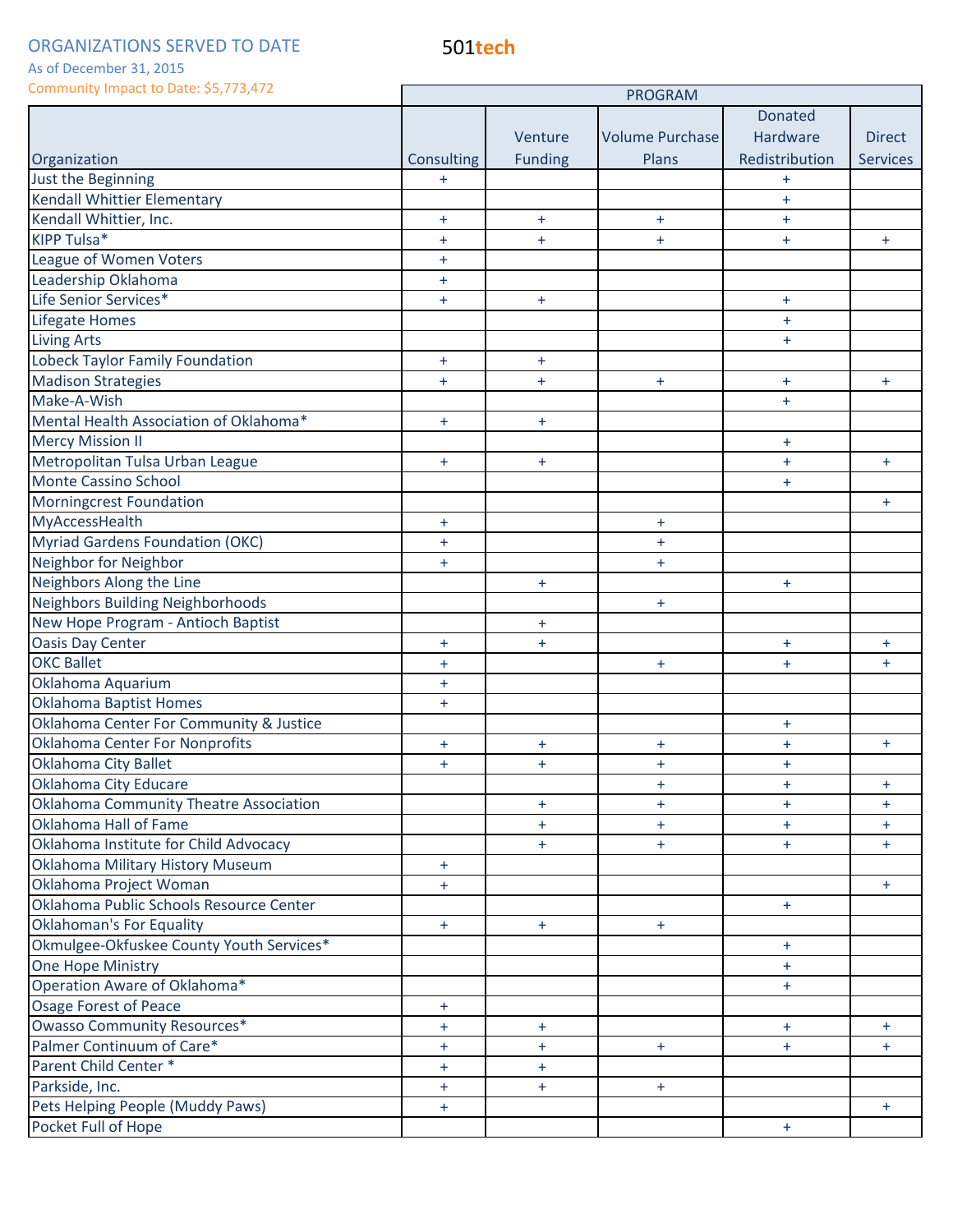501**tech**

Г

### As of December 31, 2015

| Community Impact to Date: \$5,773,472           | <b>PROGRAM</b> |                |                        |                  |                 |
|-------------------------------------------------|----------------|----------------|------------------------|------------------|-----------------|
|                                                 |                |                |                        | <b>Donated</b>   |                 |
|                                                 |                | Venture        | <b>Volume Purchase</b> | Hardware         | <b>Direct</b>   |
| Organization                                    | Consulting     | <b>Funding</b> | Plans                  | Redistribution   | <b>Services</b> |
| Porta Caeli                                     | $\ddot{}$      |                |                        |                  |                 |
| Possibilites, Inc. (OKC)                        | $\ddot{}$      | $+$            | $+$                    |                  | $\ddot{}$       |
| <b>Potts Family Foundation</b>                  | $\ddot{}$      |                | $+$                    | $\ddot{}$        |                 |
| <b>Project Special Courage</b>                  | $+$            | $+$            | $+$                    | $\ddot{}$        | $+$             |
| <b>Rebuilding Tulsa OKC</b>                     | $\ddot{}$      | $\ddot{}$      | $+$                    | $\ddot{}$        | $+$             |
| <b>Rebuilding Tulsa Together</b>                | $+$            |                |                        |                  |                 |
| Remerge (OKC)                                   | $\ddot{}$      |                |                        |                  |                 |
| <b>Resonance Center for Women</b>               | $+$            |                |                        | $\ddot{}$        |                 |
| <b>Restore Hope Ministries</b>                  |                |                |                        | $\ddot{}$        |                 |
| <b>Riverfield Country Day School</b>            |                |                |                        | $\ddot{}$        |                 |
| Rogers County Volunteers for Youth              |                |                |                        | $+$              |                 |
| <b>Ronald McDonald House</b>                    |                |                |                        |                  | $\ddot{}$       |
| Rotary Club of Tulsa Foundation                 | $+$            |                |                        |                  |                 |
| RSVP*                                           | $+$            | $+$            | $+$                    | $\ddot{}$        | $+$             |
| Saint Pius X School                             |                |                |                        | $\ddot{}$        |                 |
| Saints Peter & Paul School                      |                |                |                        | $+$              |                 |
| San Miguel School                               | $+$            | $+$            | $+$                    | $\ddot{}$        | $+$             |
| Sand Springs Community Services*                |                |                |                        | $+$              |                 |
| <b>Scholarships For Success Program (Apsco)</b> | $\ddot{}$      | $\ddot{}$      |                        |                  |                 |
| <b>SCORE Chapter 194</b>                        | $+$            |                |                        |                  |                 |
| Sertoma Shop                                    |                |                |                        | $+$              |                 |
| Show, Inc.*                                     |                |                |                        | $\ddot{}$        |                 |
| <b>Smart Start Central OK (OKC)</b>             | $\ddot{}$      | $+$            |                        | $+$              | $+$             |
| <b>Solid Foundation Preparatory Academy</b>     | $\ddot{}$      |                | $+$                    | $+$              | $\ddot{}$       |
| <b>SPCA</b>                                     | $+$            | $+$            | $+$                    | $\ddot{}$        | $+$             |
| Special Care, Inc. (OKC)                        | $\ddot{}$      | $+$            |                        | $+$              | $+$             |
| Special Olympics of Oklahoma                    | $\ddot{}$      |                | $+$                    |                  | $+$             |
| <b>Stephenson Family Foundation</b>             | $+$            | $+$            | $+$                    | $\ddot{}$        | $+$             |
| <b>Stone Soup Community Venture</b>             | $+$            |                |                        | $\ddot{}$        |                 |
| Street School*                                  | $\ddot{}$      |                |                        | $\color{red}{+}$ |                 |
| <b>Sulphur Public Schools</b>                   |                |                |                        | $\ddot{}$        |                 |
| <b>Sunbeam Family Services (OKC)</b>            | $+$            |                | $+$                    |                  | $+$             |
| Susan G. Komen (Tulsa)                          |                |                | $+$                    | $+$              |                 |
| TARC*                                           | $+$            | $+$            |                        |                  |                 |
| The Homeless Alliance (OKC)                     |                |                |                        | $+$              |                 |
| Total Source for Hearing Loss and Access*       | $+$            | $+$            | $+$                    | $\ddot{}$        | $+$             |
| Town & Country School                           | $+$            | $\ddot{}$      |                        |                  |                 |
| True Blue Neighborhood Youth Mentoring Program  | $+$            | $\ddot{}$      |                        |                  |                 |
| Tulsa Advocates for the Protection of Children  |                | $+$            |                        | $+$              | $+$             |
| Tulsa Air & Space Museum                        | $+$            | $+$            | $+$                    | $+$              | $+$             |
| <b>Tulsa Area United Way</b>                    |                |                |                        | $+$              |                 |
| Tulsa Boys Home*                                |                |                |                        | $+$              |                 |
| Tulsa Campaign to Prevent Teen Pregnancy        | $+$            | $+$            | $+$                    | $+$              | $+$             |
| Tulsa CARES*                                    | $+$            |                | $+$                    |                  | $+$             |
| Tulsa CASA*                                     |                | $+$            |                        | $+$              |                 |
| <b>Tulsa Children's Museum</b>                  | $+$            |                | $+$                    |                  | $+$             |
| <b>Tulsa Community Foundation</b>               | $+$            |                | $+$                    | $+$              | $+$             |
| <b>Tulsa County Medical Society</b>             | $+$            |                | $+$                    | $+$              | $+$             |